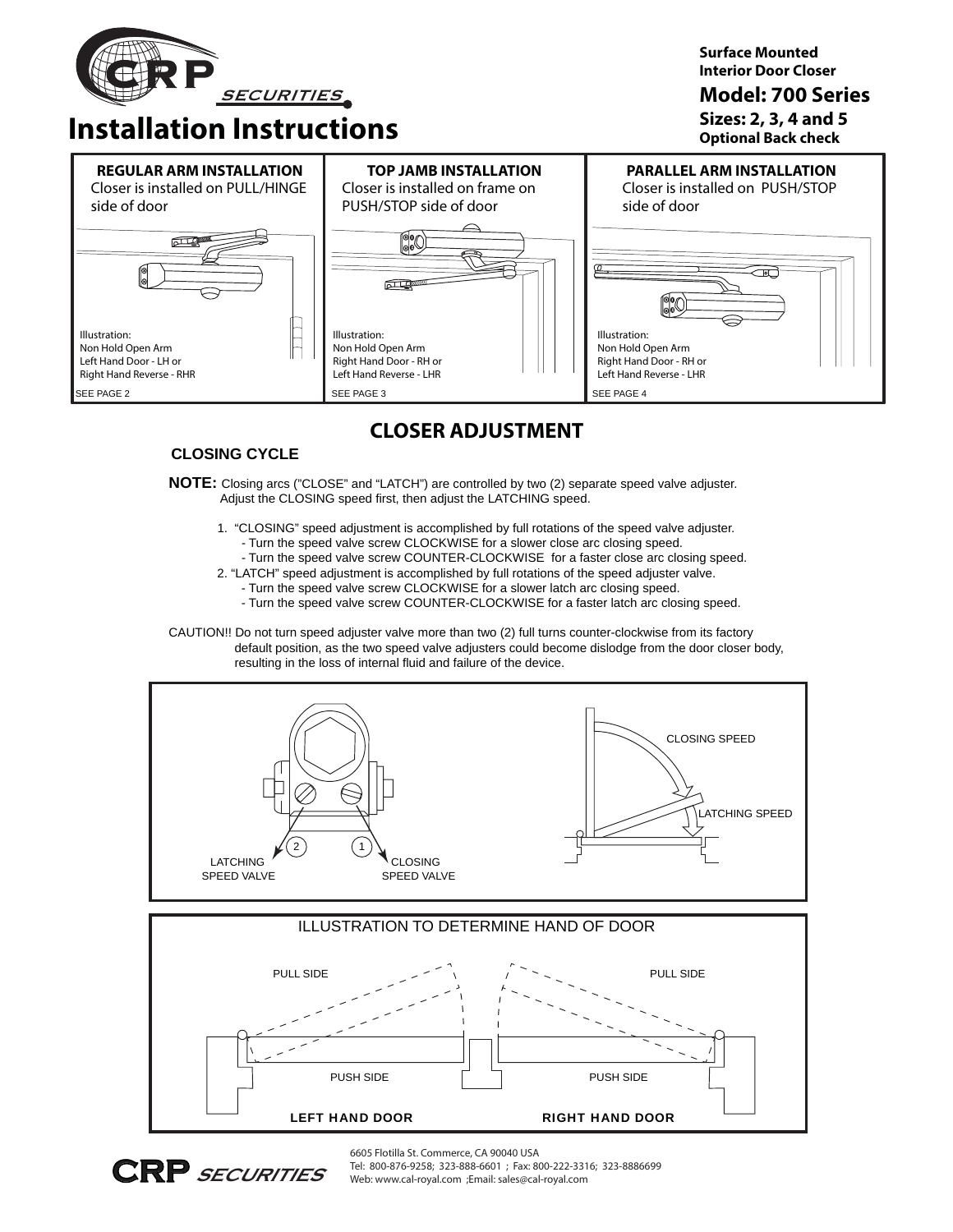

## **Model: 700 Series Sizes: 2, 3, 4 and 5**

## **Installation Instructions for REGULAR ARM (PULL SIDE) Mounting**

THIS TEMPLATE COVERS REGULAR ARM INSTALLATIONS TO 180° OPENINGS





| <b>OPENING</b>              | DIM. A<br>SIZE 2&3  | DIM. B<br>SIZE 4&5 |  |
|-----------------------------|---------------------|--------------------|--|
| To $120^\circ$              | $6-1/2$ " (165.1mm) | 6-1/2" (165.1mm)   |  |
| $120^{\circ} - 180^{\circ}$ | 4(101.6mm)          | 4(101.6mm)         |  |

**Right hand door shown Left hand door opposite Dimensions are in inches Do not scale drawing**

### **INSTALLATION INSTRUCTIONS OPENING CYCLE**

- 1. Select Door opening angle and use dimensions shown above. Mark four(4) on door for door closer and two(2) holes on frame for arm shoe.
- 2. Drill pilot holes on door and frame , #14 all- purpose screws or drill and tap for 1/4-20 machine screws.
- 3. Install forearm/arm shoe assembly to frame using screws provided.
- 4. Mount closer on door using screws provided. SPEED ADJUSTER VALVE MUST BE POSITIONED TOWARDS HINGE EDGE.
- 5. Install main arm to top pinion shaft, perpendicular to door as shown below, secure tightly with arm screw/washer assembly provided.
- 6. Adjust length of forearm so that forearm is perpendicular to frame when assembled or preloaded main arm (Illustration below). Secure forearm to main arm with screw/washer assembly provided.
- 7. Snap pinion cap over shaft at bottom of closer.8. Adjust closing speed of door, following instructions as shown in page 1.

NOTE: These instructions apply only to closers equipped with backcheck.

- To increase backcheck intensity, turn valve marked "BC" clockwise - To decrease backcheck intensity, turn valve marked "BC"
	- counter-clockwise.



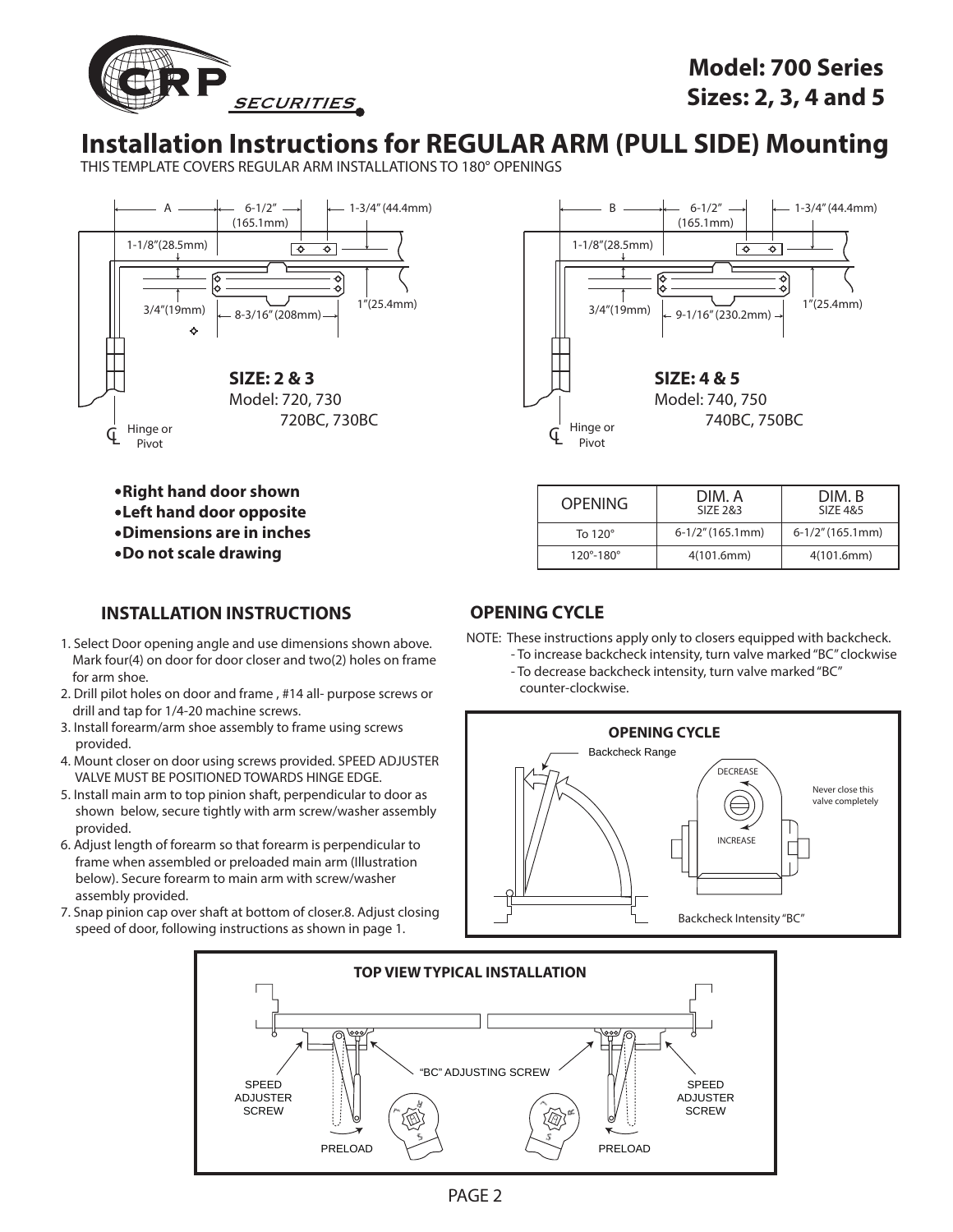

## **Installation Instructions for TOP JAMB (PULL SIDE) Mounting**

THIS TEMPLATE COVERS REGULAR ARM INSTALLATIONS TO 180° OPENINGS



- **Left hand door opposite**
- **Dimensions are in inches**
- 
- **Do not scale drawing**

### **INSTALLATION INSTRUCTIONS OPENING CYCLE**

- 1. Select Door opening angle and use dimensions shown above. Mark four(4) on door for door closer and two(2) holes on frame for arm shoe.
- 2. Drill pilot holes on door and frame , #14 all- purpose screws or drill and tap for 1/4-20 machine screws.
- 3. Install forearm/arm shoe assembly to frame using screws provided.
- 4. Mount closer on door using screws provided. SPEED ADJUSTER VALVE MUST BE POSITIONED TOWARDS HINGE EDGE.
- 5. Install main arm to top pinion shaft, perpendicular to door as shown below, secure tightly with arm screw/washer assembly provided.
- 6. Adjust length of forearm so that forearm is perpendicular to frame when assembled or preloaded main arm (Illustration below). Secure forearm to main arm with screw/washer assembly provided.
- 7. Snap pinion cap over shaft at bottom of closer.8. Adjust closing speed of door, following instructions as shown in page 1.



| <b>OPENING</b>              | DIM. A<br>SIZE 2&3  | DIM. B<br>SIZE 4&5  |  |
|-----------------------------|---------------------|---------------------|--|
| To $120^\circ$              | $6-1/2$ " (165.1mm) | $6-1/2$ " (165.1mm) |  |
| $120^{\circ} - 180^{\circ}$ | 4(101.6mm)          | 4(101.6mm)          |  |

NOTE: These instructions apply only to closers equipped with backcheck.

- To increase backcheck intensity, turn valve marked "BC" clockwise - To decrease backcheck intensity, turn valve marked "BC"
	- counter-clockwise.